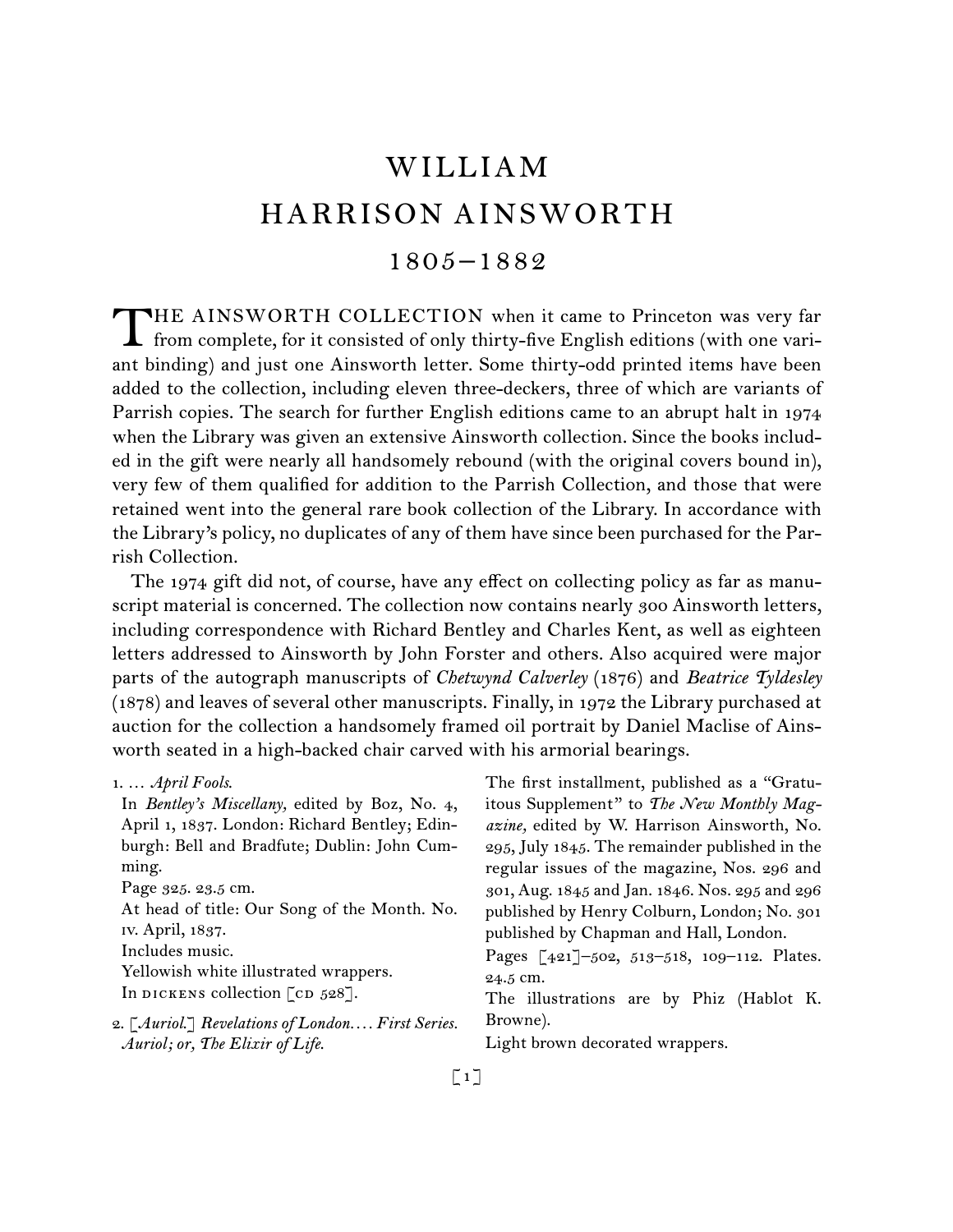3.  *Auriol. . . .* London: Chapman and Hall, 1850.  $\left[ 3 \right]$ –128 p. 17.5 cm.

Series halftitle, p.  $\lceil 1 \rceil - \lceil 2 \rceil$ , has been cut out. "Auriol. Fragment of a Romance," p.  $\lceil 5 \rceil$ –110; "The Old London Merchant. A Sketch," p. [111]–116; "A Night's Adventure in Rome," p.

117–128. Olive green vertical fine rib cloth, covers

blocked in blind, spine blocked in gold. At head of spine: Ainsworth's Works. Vol. xii.

4.  *Ballads: Romantic, Fantastical, and Humorous. . . .* Illustrated by John Gilbert. London, New York: G. Routledge & Co., 1855.

ix p., 1 leaf, 274 p. Front., plates. 17.5 cm.

Moderate olive green morocco cloth, covers blocked in blind, with a design blocked in gold on front cover, spine blocked in gold.

Adverts., [2] p. at back.

Inscribed on free front endpaper: Mrs. Winans. With the Author's kind regards.

5.  *Beatrice Tyldesley. . . .* London: Tinsley Brothers, 1878.

3 vols. 19.5 cm.

Moderate reddish brown diagonal fine rib cloth, covers blocked in black, spine blocked in black and gold.

Bookplates of Stephen George Holland and John M. Cameron.

6.  *Beau Nash; or, Bath in the Eighteenth Century. . . .* London, New York: George Routledge and Sons [1879].

3 vols. 19.5 cm.

Dark grayish olive diagonal fine rib cloth, covers and spine blocked in black.

7.  *Boscobel; or, The Royal Oak. A Tale of the Year 1651. . . .* Illustrated by J. H. Rimbault*. . . .* London: Tinsley Brothers, 1872.

3 vols. Fronts., plates. 19.5 cm.

Dark yellowish green sand cloth, covers and spine blocked in black.

Inscribed on free front endpaper of Vol. i: Rev. Edward Bradley. From the Author.

Pasted into Vol. I is a mounted photograph of Ainsworth by Edwin Debenham, signed: W Harrison Ainsworth. Also in Vol. I is an ALS, Ainsworth to Bradley, Oct. 31, 1872, concerning this copy.

Inscribed on pastedown front endpapers of Vols. II and III: Edward Bradley-the gift of the Author.

The three inscriptions are not in Ainsworth's hand.

Pasted into Vol. III is an ALS, Ainsworth to Bradley, Dec. 11, 1873.

Bookplate of H[ugh] W[alpole], Brackenburn.

8.  *Cardinal Pole: or, The Days of Philip and Mary. An Historical Romance. . . .* London: Chapman and Hall, 1863.

3 vols. 20.5 cm.

Moderate reddish brown dot and line cloth, spine blocked in gold.

Bookplate of John T. Godfrey.

9.  *Considerations on the Best Means of Affording Immediate Relief to the Operative Classes in the Manufacturing Districts. . . .* London: John Ebers, 1826.

24 p. 21.5 cm.

Inscribed on t.p.: Chas. Whiteford Esqre. With the Author<sup>['</sup>s'] kind regar<sup>[ds]</sup>. Part of the inscription has been trimmed away.

Eighth in a volume of twelve pamphlets by William Ellery Channing and others.

Pale green Spanish marbled boards. Moderate brown leather spine. Pale green smooth body marbled edges.

Book label of J. C. Gage Goodfellow.

10.  *The Constable de Bourbon. . . .* London: Chapman and Hall, 1866.

3 vols. 20.5 cm.

Very deep purplish red sand cloth, covers blocked in blind, spine blocked in gold.

11.  *Crichton. . . .* New-York: Harper & Brothers, 1837.

2 vols. 19.5 cm.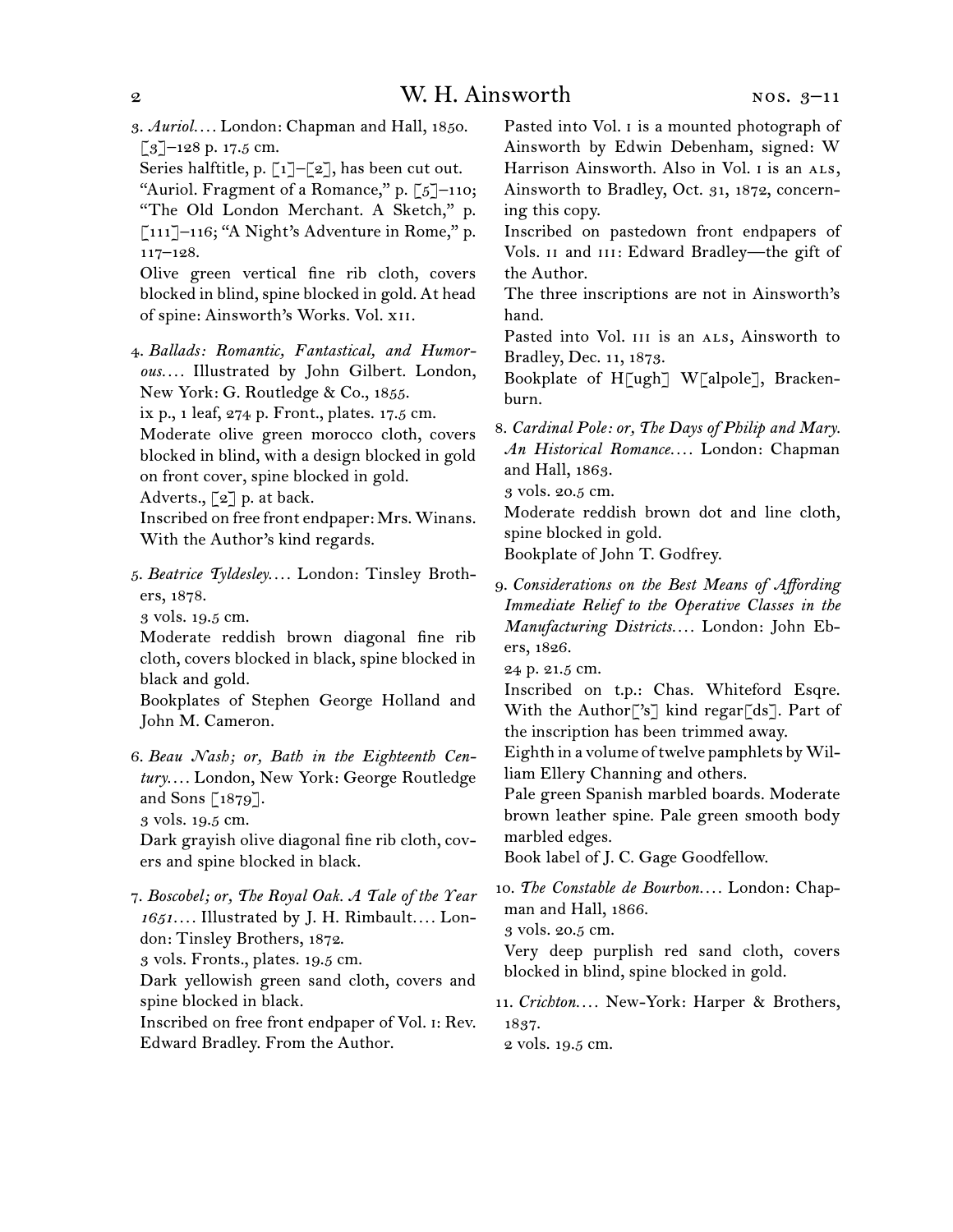Dark olive green vertical rib cloth embossed overall with a floral pattern. Paper label on spine.

"Interesting Works," 10 p. at back of Vol. II. Inscription in pencil on free front endpaper of Vol. i: Miss Edgeworth Edgeworthstown. On t.p. of Vol. ii: Maria E.

Bookplate of H[ugh] W[alpole], Brackenburn.

12.  ——— *. . . .* Third Edition, Revised. With Illustrations by Hablot K. Browne. London: Chapman and Hall, 1849.

vi, 353 p. Front., plates. 25 cm.

Added t.p., engraved.

Moderate olive green vertical rib cloth, covers blocked in blind, with an armorial device blocked in gold on front cover, spine blocked in gold.

Adverts., verso of p. 353.

13.  *December Tales. . . .* London: Printed for G. and W. B. Whittaker, 1823.

[12], 231 p. 19 cm.

Published anonymously.

Grayish blue boards. Light grayish yellowish brown spine. Paper label on spine.

Imperfect: front flyleaf and p. 129–136 missing.

14.  *The Fall of Somerset. . . .* London: Tinsley Brothers, 1877.

3 vols. 19.5 cm.

Dark brown diagonal fine rib cloth, blocked in black.

15.  *The Flitch of Bacon: or, The Custom of Dunmow. A Tale of English Home. . . .* With Illustrations by John Gilbert. London, New York: Geo. Routledge & Co., 1854.

xii, 376 p. Front., plates. 17.5 cm.

Deep purplish blue horizontal ripple cloth, covers blocked in blind, with a design blocked in gold on front cover, spine blocked in gold.

Adverts., [2] p., and "New and Cheap Editions," 10 p., at back.

16.  *The Goldsmith's Wife. A Tale. . . .*London:Tinsley Brothers, 1875.

3 vols. 19.5 cm.

Vivid purplish blue sand cloth, blocked in black.

17.  *The Good Old Times: The Story of the Manchester Rebels of '45. . . .* London: Tinsley Brothers, 1873.

3 vols. 19.5 cm.

Vivid purplish blue sand cloth, covers blocked in black, spine blocked in black and gold.

18.  Copy 2.

Deep red pebble cloth, different blocking in black on front cover and in blind on back cover, different blocking in black and gold on spine. Vol. i also has spine design accidentally blocked in black over front cover design. Chapman and Hall adverts. on endpapers.

19.  *Guy Fawkes; or, The Gunpowder Treason. An Historical Romance. . . .* With Illustrations by George Cruikshank*. . . .* London: Richard Bentley, 1841.

3 vols. Fronts., plates. 21 cm.

Dark grayish reddish brown fine diaper cloth, blocked in blind.

Adverts., [2] p. at back of Vol. III.

20.  Copy 2.

Dark grayish red vertical rib cloth, different blocking in blind and different style of lettering on spine.

Adverts. as above.

Bookplates of Albert M. Cohn and Gordon A. Block, Jr.

21.  *Guy Fawkes: or, The Gunpowder Treason. An Historical Romance. . . .* With Illustrations by George Cruikshank. London, New York: G. Routledge & Co., 1857.

viii,  $359, 1$ ] p. Front., plates. 23 cm.

Deep purplish blue diagonal wave cloth, covers blocked in blind, spine blocked in gold.

22.  *Hilary St. Ives. A Novel. . . .* London: Chapman and Hall, 1870.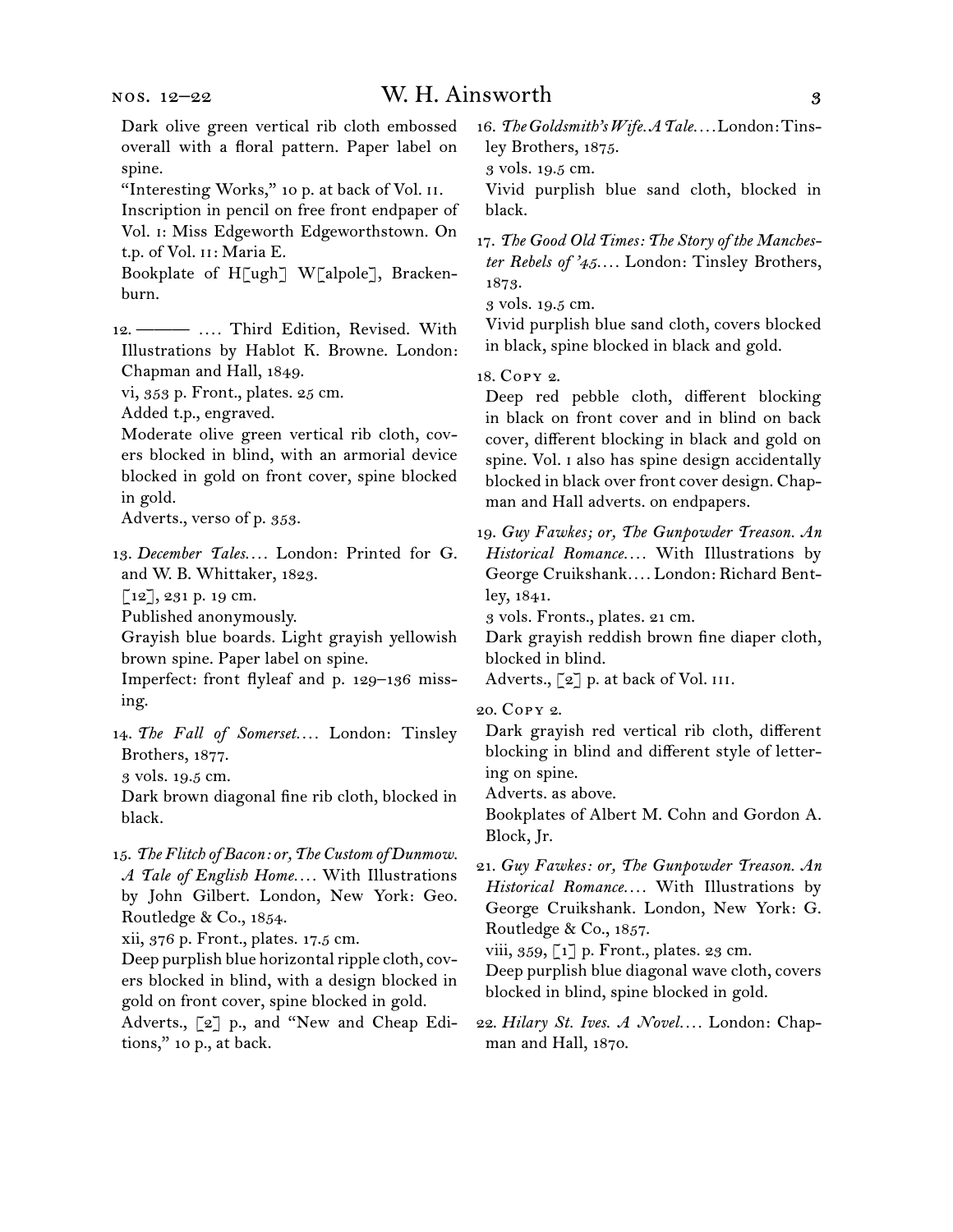3 vols. 19.5 cm.

Reddish brown sand cloth, covers blocked in blind, spine blocked in gold.

Bookplates of Michael Sadleir and J. Steele.

23.  *Jack Sheppard. A Romance. . . .* With Illustrations by George Cruikshank*. . . .* London: Richard Bentley, 1839.

3 vols. Fronts., plates. 21 cm.

Dark olive green vertical rib cloth, blocked in blind.

24.  Copy 2.

Dark grayish green vertical rib cloth, different blocking in blind and different style of lettering on spine.

Adverts., [1] p. in Vol. 1, between list of illustrations and flytitle.

In Vol. 1, pasted in, ALS, Ainsworth to "My dear Sir," May 15, 1857, thanking the correspondent for an article on Froude's *History.* Also, ALS, T. Hughes to Ainsworth, undated. In Vol. 11, pasted in, ALS, R. H. Barham to Ainsworth, undated. Both letters to Ainsworth refer to *Jack Sheppard.*

Bookplate of Gordon A. Block, Jr.

25.  … *The Jolly Nose, as sung by Mr. Paul Bedford, In the Romance of Jack Sheppard, At the Theatre Royal Adelphi, Written by W. Harrison Ainsworth Esqe., the Music by G. Herbert Rodwell.* [London: D'Almaine & Co.], [n.d.]

Page  $[i]$ , illustrated title; p.  $[i]$ , blank; p.  $1-5$ , words and music; p.  $\lceil 6 \rceil$ , blank. 32.5 cm. "12th Edition."

Disbound. Much of Rodwell's name has been trimmed away.

26.  *John Law: The Projector. . . .* London: Chapman and Hall, 1864.

3 vols. 20 cm.

Blackish red wide diagonal bead cloth, blocked in blind.

27.  *The Leaguer of Lathom. A Tale of the Civil War in Lancashire. . . .* London: Tinsley Brothers, 1876.

3 vols. 19.5 cm.

Deep blue diagonal fine rib cloth, blocked in black.

Inscribed on free front endpaper of Vol. i: With Author's kindest regards.

28.  *The Lord Mayor of London: or, City Life in the Last Century. . . .* London: Chapman and Hall, 1862.

3 vols. 20.5 cm.

Strong reddish purple vertical wave cloth, covers blocked in blind, with an armorial device blocked in gold on front cover, spine blocked in gold.

Bookplate of Esher.

29.  *Merry England: or, Nobles and Serfs. . . .* London: Tinsley Brothers, 1874.

3 vols. 19.5 cm.

Very dark yellowish green sand cloth, covers blocked in blind, spine blocked in gold. On spine: Merry England or, Nobles and Serfs.

30.  Copy 2.

Dark yellowish green sand cloth, different blocking, in black on covers, in black and gold on spine. On spine: Merrie England [without subtitle.]

Adverts., March 1873, [16] p. at back of Vols. ii and iii.

31.  [*Mervyn Clitheroe*.]…*The Life and Adventures of Mervyn Clitheroe. . . .* Illustrated by Phiz. London: Chapman and Hall; Edinburgh: J. Menzies; Glasgow: T. Murray; Dublin: J. M'Glashan, 1851–52.

4 parts (125, [1] p.). Plates. 22.5 cm.

Cover title.

Monthly parts, Dec. 1851-March 1852. After No. iv, publication was suspended until 1857. See Locke, p. 33–35, for publication history and collation of the parts.

Pale yellow illustrated (by Phiz) wrappers. Adverts. on inside front and inside and outside back wrappers.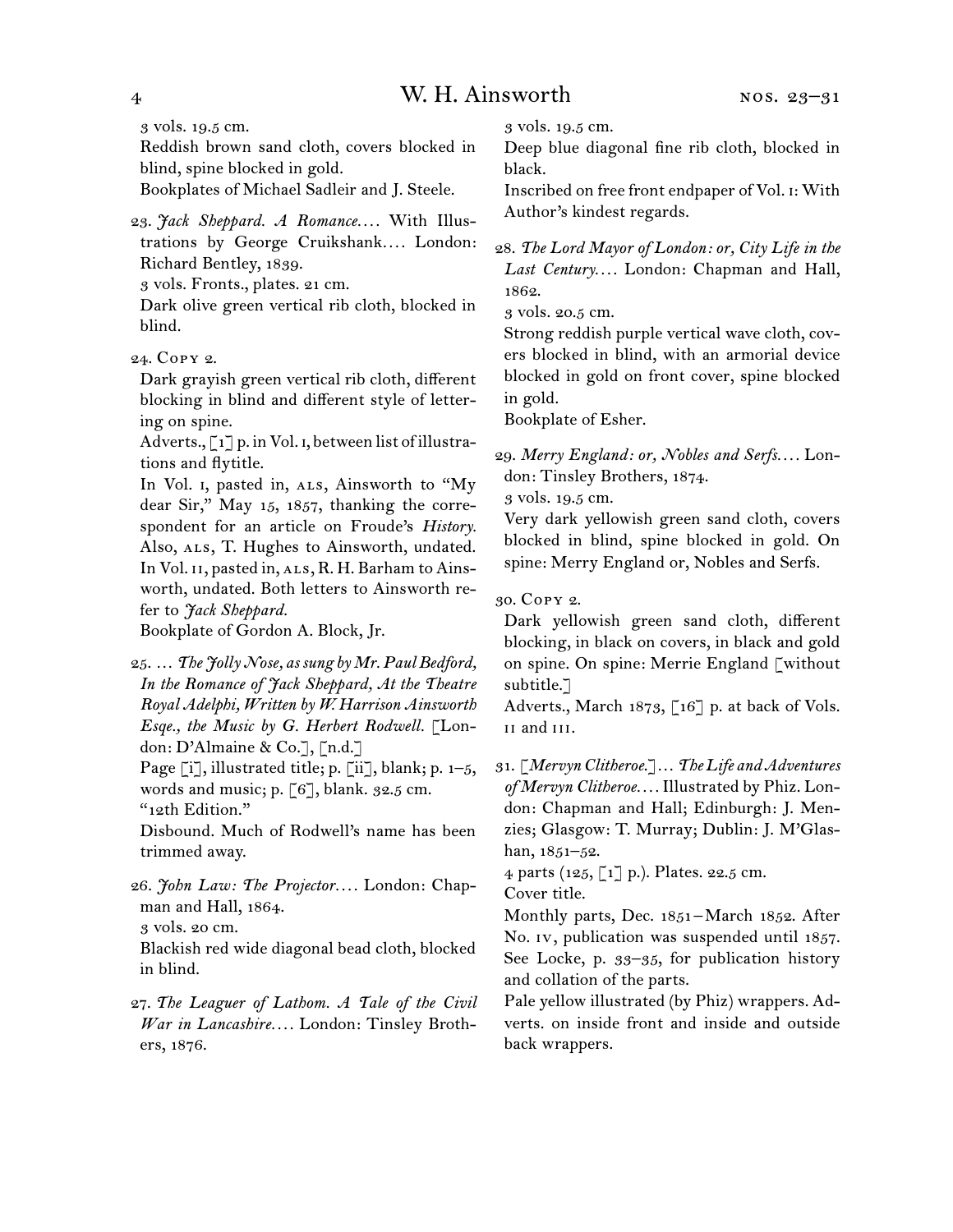Advertisement slip, pink paper, printed on one side, at back of No. i.

Adverts.,  $\lceil 2 \rceil$  p. at back of No. II.

12 parts in 11 (2 prel. leaves, viii, 372 p.). Front., plates. 22.5 cm.

Added t.p., engraved.

For publishing history, see Locke, p. 33–35. Nos. i–iv are the second issue, without date on outside front wrapper. Nos. v–xi/xii are monthly parts, Dec. 1857 – June 1858, with month and year on outside front wrapper.

Light greenish blue illustrated (by Browne) wrappers. Adverts. on inside front and inside and outside back wrappers.

"Gift Books and Prizes," 8 p. at front of Nos. ii–v. Advertisement slip, blue paper, printed on one side, preceding other adverts. at front of No. v. Adverts., yellow paper, [1] p., "The British Expedition Advertiser," 4 p., and Routledge adverts., [4] p., at back of No. vi. Advertisement slip, yellow paper, printed on both sides, and "National Cyclopaedia," 3, [1] p., at front of No. vii. "New Books and New Editions," April 1858, 4 p. at front of No. ix. "New Books and New Editions," May 1858, 4 p. at front of No. x.

33.  ———*. . . .* Illustrated by Hablot K. Browne. London, New York: George Routledge & Co., 1858.

viii p., 2 leaves, 372 p. Front., plates. 22.5 cm. Added t.p., engraved.

Deep purplish blue bead cloth, covers blocked in blind, spine blocked in gold.

Inscribed on free front endpaper: John Cumming Bury 1860.

Book label of John Cumming.

34.  *The Miser's Daughter: A Tale. . . .* With Illustrations by George Cruikshank*. . . .* London: Cunningham and Mortimer, 1842. 3 vols. Fronts., plates. 21 cm.

Dark grayish olive vertical rib cloth, blocked in blind.

Book label of Joseph Breck.

ix, [1] p., 1 leaf, 396 p. Front., plates. 24.5 cm. Dark red straight-grain morocco cloth, covers blocked in blind, with a cut of a miser blocked in gold on front cover, spine blocked in gold. Library label of Charles Dickens, Gadshill Place, June, 1870.

36.  *Modern Chivalry; or, A New Orlando Furioso*. Edited by W. Harrison Ainsworth*. . . .*

In *Monthly Serial Supplement to The New World,* Vol. 1, Nos. 7–8 and 10–12, July – Aug. and Oct. – Dec. 1843. New-York: J. Winchester.

Pages 226–229, 261–265, 321–324, 370–377, 407–414. 28.5 cm.

No wrappers; spine of each issue backed with a paper strip.

In DICKENS collection  $[CD 278]$ .

- 26 p. 31 cm.
- Cover title.
- At head of p. [1]: The New World. Extra Series. January, 1844.

Light brown decorated wrappers. Adverts. on inside front and inside and outside back wrappers.

Adverts., [6] p. at back.

38.  *Myddleton Pomfret. A Novel. . . .* London: Chapman and Hall, 1868.

3 vols. 19.5 cm.

Very dark red sand cloth, covers blocked in blind, spine blocked in gold.

39.  *Old Court. A Novel. . . .* London: Chapman and Hall, 1867. 3 vols. 20 cm.

<sup>32.</sup>*Mervyn Clitheroe. . . .* Illustrated by Hablot K. Browne. London, New York: George Routledge & Co. [1857]–58.

<sup>35.  ———</sup>*. . . .* With Illustrations by George Cruikshank. Third Edition. London: Parry and Co., 1848.

<sup>37.  ———</sup>*. . . .* First American Edition. New York: J. Winchester, New World Press [etc.],  $\lceil 1844 \rceil$ .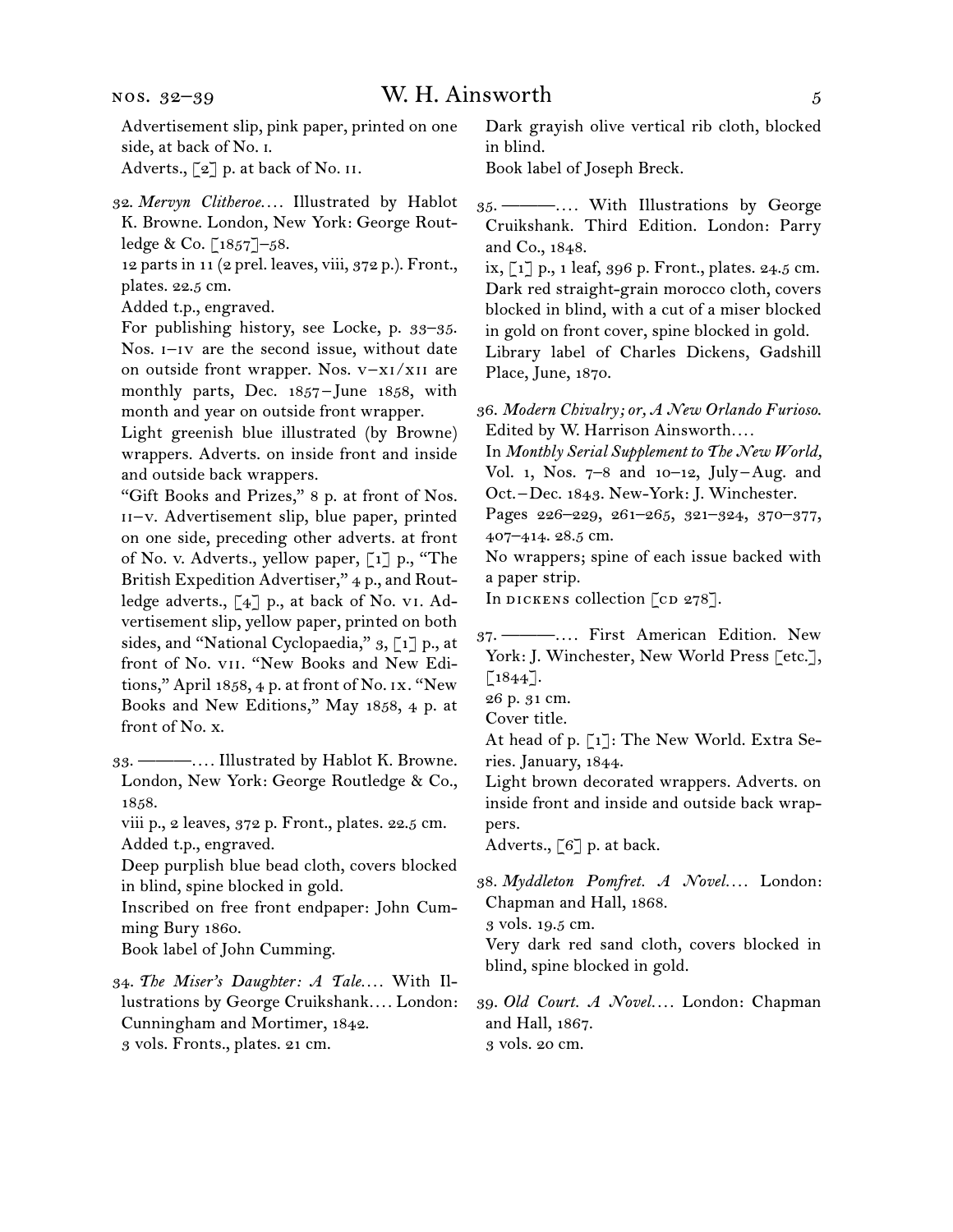Moderate reddish brown sand cloth, covers blocked in blind, spine blocked in gold.

Bookplate of Mary Joicey and book label of Michael Sadleir.

40.  *Old Saint Paul's: A Tale of the Plague and the Fire. . . .* With Illustrations by John Franklin*. . . .* London: Hugh Cunningham, 1841.

3 vols. Fronts., plates. 20.5 cm.

Dark grayish yellowish brown diaper cloth, blocked in blind.

Adverts., [2] p. at back of Vols. II and III.

41.  ———*. . . .* New Edition. With Illustrations by John Franklin and H. K. Browne. London: Parry, Blenkarn & Co., 1847.

2 prel. leaves, 434 p. Front., plates. 24.5 cm. Added t.p., engraved.

Deep red straight-grain morocco cloth, covers blocked in blind, with a cut of St. Paul's blocked in gold on front cover, spine blocked in gold.

42.  *Ovingdean Grange. A Tale of the South Downs. . . .* Illustrated by Hablot K. Browne. London and New York: Routledge, Warne, and Routledge, 1860.

ix, [1], 357, [1] p. Front., plates. 23 cm. Deep purplish blue bead cloth, covers blocked

in blind, spine blocked in gold.

43.  *Rookwood: A Romance. . . .* London: Richard Bentley (Successor to Henry Colburn), 1834. 3 vols. 20.5 cm.

Dark grayish green coarse diaper cloth. Paper label on spine.

Inscribed on halftitle of Vol. i: Honbl. Col. Leicester Stanhope &c.&c.&c. With the Author's Compts.

44.  *Rookwood. A Romance. . . .* A New Edition Corrected and Revised. London: John Macrone, 1835.

3 vols. 20.5 cm.

"Preface to the Second Edition," dated London, August 12th, 1834, Vol. i, p. [vii]–xx.

Moderate yellowish brown fine morocco cloth. Paper label on spine.

Adverts., 2 p., "Some Selected Opinions of the First and Second Editions of This Work," 4 p., and a second copy of the dedication  $(p, \lceil v \rceil)$ , set in a smaller and different font, at back of Vol. i.

Inscribed on p. [3] of Vols. I and III: Robt Crowe.

Vol. I lacks free front endpaper; in Vol. III free back endpaper has been torn out.

45.  *Rookwood: A Romance. . . .*Revised,Corrected, and Illustrated with a New Preface, and Notes, by the Author. London: Richard Bentley; Edinburgh: Bell & Bradfute, 1848.

xl, 409, [1] p. Front. (dated 1837). 18 cm.

The frontispiece is by J. Cawse.

"Preface to the Present Edition," dated October 18, 1837, p. [xiii]–xxii.

Dark grayish brown morocco cloth, covers blocked in blind, spine blocked in gold. On spine: Bentley's Standard Novels [Vol. 60]. Adverts. on endpapers.

Blank portion of t.p. cut away.

46.  *The South-Sea Bubble. . . .* With Nineteen Illustrations by Edward Henry Corbould. London: John Dicks, Office of "Bow Bells"  $[1871?$ ].

2 prel. leaves, 139 p. Front., plates. 22.5 cm. On outside front wrapper: New and Complete Copyright Edition. Illustrated by F. Gilbert.

The plates are actually signed EHC.

Pale orange yellow illustrated wrappers, printed in purple, green, and yellow. On outside front wrapper: Dicks' English Novels [No. 12]. Adverts. on inside front and inside and outside back wrappers.

Adverts., verso of p. 139.

47.  *The Spanish Match; or, Charles Stuart at Madrid. . . .* Copyright Edition*. . . .* Leipzig: Bernhard Tauchnitz, 1865. 2 vols. in 1. 16 cm.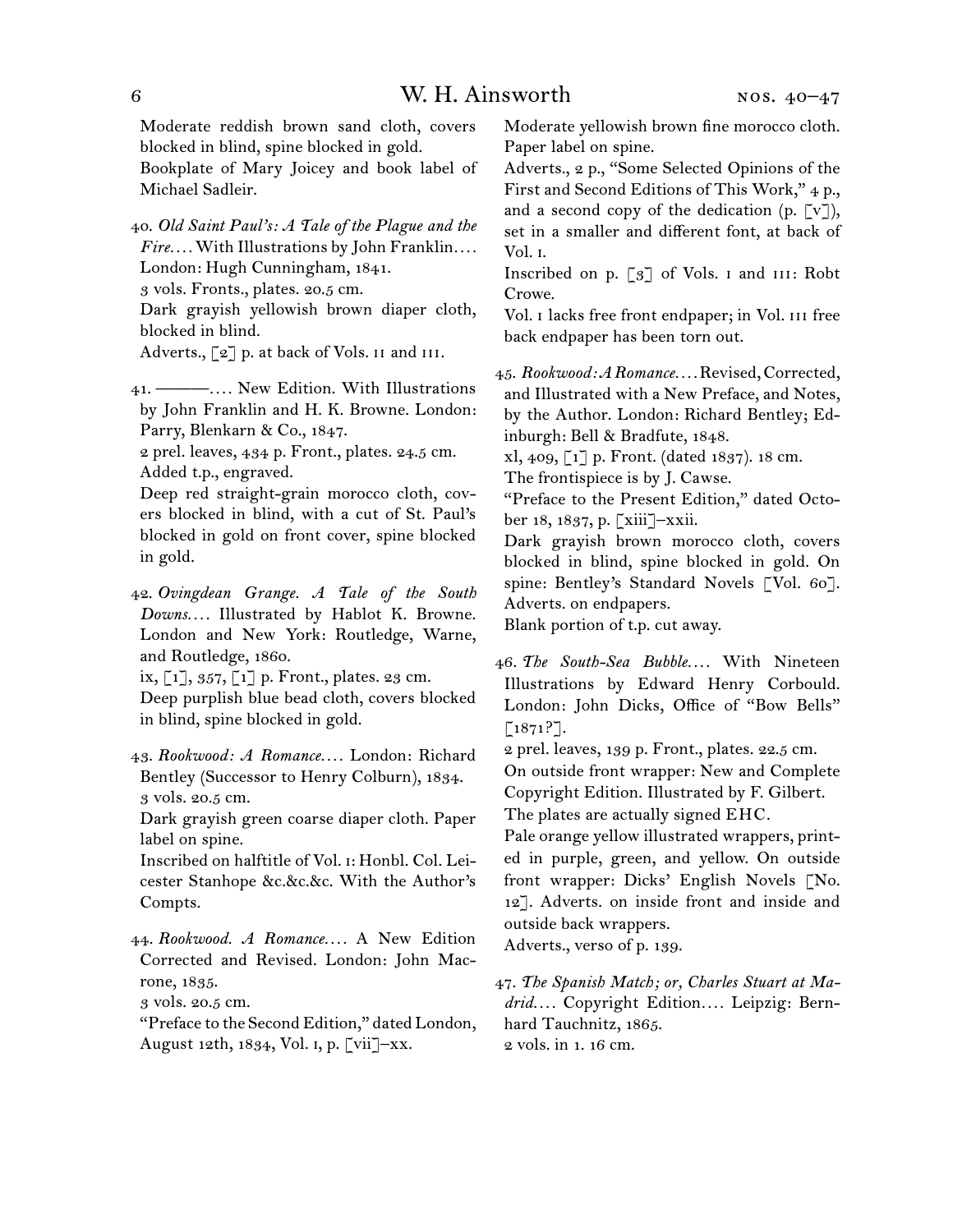nos. 48–57

## W. H. Ainsworth 7

On halftitles: Collection of British Authors. Vol. 787 [788].

Modern binding. A variety of sand cloth, deep red. Synthetic leather spine, deep red. Top edges stained red.

48.  *The Spendthrift: A Tale. . . .* With Illustrations by Hablot K. Browne. London, New York: George Routledge & Co., 1857.

1 prel. leaf, v, [1], [3]–332 p. Front., plates. 23 cm.

Deep purplish blue vertical ripple cloth, covers blocked in blind, spine blocked in gold.

49.  Copy 2.

Dark red horizontal ripple cloth, same blocking.

50.  Copy 3.

Dark red diagonal wave cloth, same blocking. Bookplates of Harry Elkins Widener and Alexander L. Wyant.

51.  *Stanley Brereton. . . .* London, New York: George Routledge and Sons [1881]. 3 vols. 19.5 cm.

Dark grayish olive diagonal fine rib cloth, covers and spine blocked in black.

52.  ———*. . . .* Copyright Edition*. . . .* Leipzig: Bernhard Tauchnitz, 1881.

2 vols. 16.5 cm.

On halftitles: Collection of British Authors. Tauchnitz Edition. Vol. 2016 [2017].

Very deep red morocco. T.e.g. Very deep red nonpareil marbled endpapers. Pale orange yellow wrappers, bound in.

"Tauchnitz Edition," Oct. 1881, 15, [1] p. at back of Vol. ii.

Inscribed by Ainsworth on outside front wrapper of each vol.: Thomas Baker, Esq. From the Author.

Bookplate of Thomas Baker, to whom the novel is dedicated.

53.  *The Star-Chamber: An Historical Romance. . . .* London: G. Routledge & Co., 1854. 2 vols. 20 cm.

Black morocco cloth, covers blocked in blind, spine blocked in gold. Adverts. on endpapers. "New Cheap Editions," 12 p. at back of Vol. II.

54.  *The Tower of London. A Historical Romance. . . .* Illustrated by George Cruikshank. London: Richard Bentley, 1840.

13 parts in 12 (xvi, 439 p.). Plates, illus. 23.5 cm.

Monthly parts, Jan. $-$ Dec. 1840.

Pale yellow illustrated (by Cruikshank) wrappers. Adverts. on inside and outside back wrapper of Part i, on outside back wrapper of Parts II and III, and on inside front and inside and outside back wrappers of Parts iv–xii/xiii.

For number of pages, plates, and adverts. in each part, see Locke, p. 13–14. Part v of the Parrish copy has only [1] p. of adverts. at front, with the verso of the sheet blank; there is no publisher's notice in Part ix.

55.  ———*. . . .*IllustratedbyGeorgeCruikshank. London: George Routledge & Co., 1854. xvi, 439 p. Front., plates, illus. 23 cm. Pages [xv]–xvi are bound before [xiii]–xiv. Vivid purplish blue diagonal wave cloth, covers blocked in blind, spine blocked in gold.

56.  *The Tower of London. . . .* London and New York: Frederick Warne and Co., 1894.

1 prel. leaf, 156 p. 22.5 cm.

Yellowish white illustrated wrappers, printed in color. On outside front wrapper: Notable Novels. [No. 128.] Adverts. on inside front and inside and outside back wrappers. Adverts., [1] p. at front.

57.  *Windsor Castle. . . .*

In *Monthly Serial Supplement to The New World*, Vol. 1, Nos. 1–6, Jan. – June 1843. New-York: J. Winchester.

Pages 25-31, 58-63, 90-96, 123-128, 153-160, 167–[192]. 28.5 cm.

Pages 168–192 misnumbered 30–54.

Title of Nos. 1 and 2 of the periodical varies: *Supplement to The New World*.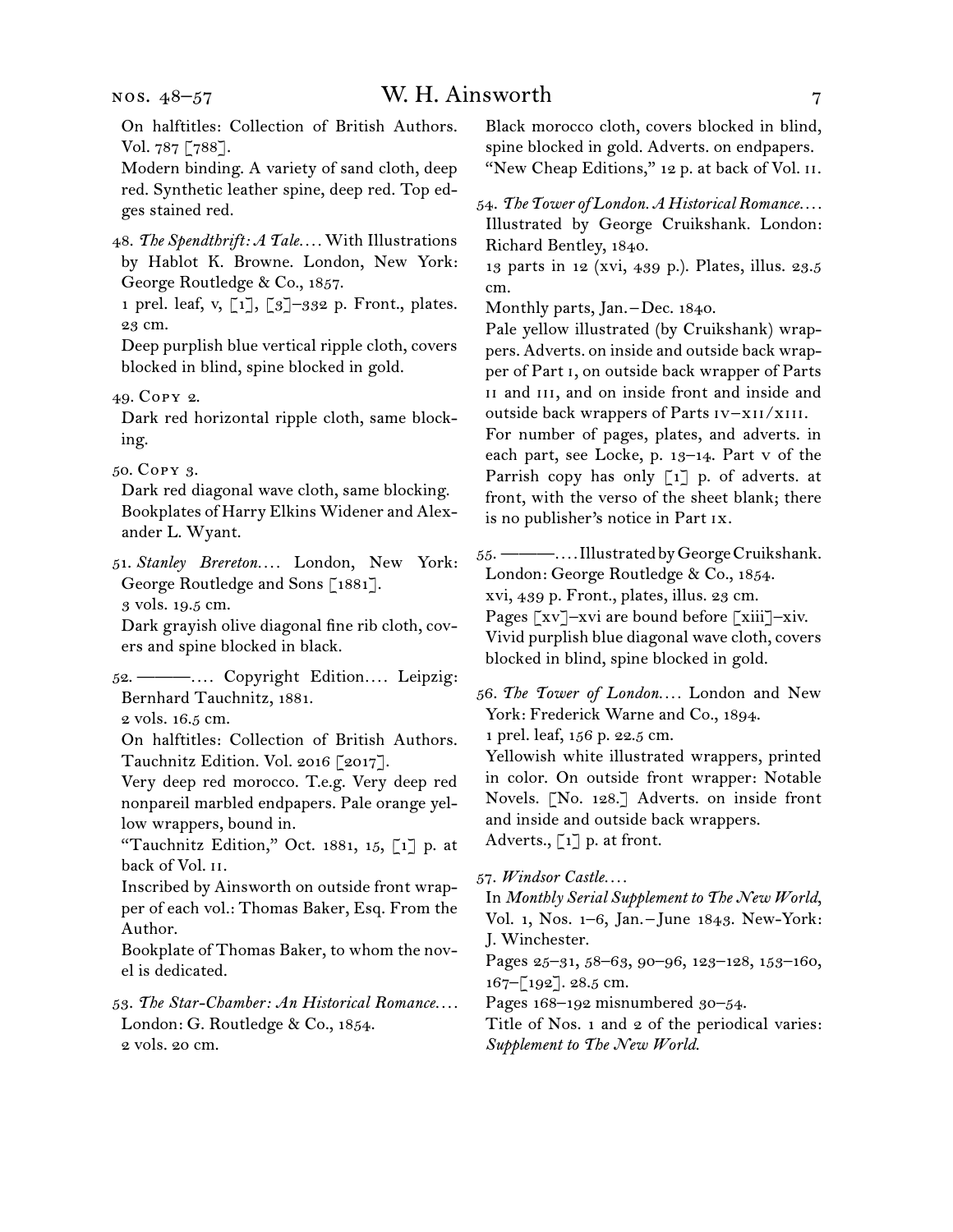No wrappers; spine of each issue backed with a paper strip.

In DICKENS collection  $\lceil$  cD 278].

58.  *Windsor Castle. An Historical Romance. . . .* New Edition. Illustrated by George Cruikshank and Tony Johannot. With Designs on Wood, by W. Alfred Delamotte. London: Henry Colburn, 1843.

x p., 1 leaf, 324 p. Front., plates, illus. 24.5 cm. Added t.p., engraved.

Frontispiece faces printed t.p.

Dark grayish blue vertical rib cloth, covers blocked in blind, with a design blocked in gold on front cover, spine blocked in gold. Title on spine: The Romance of Windsor Castle.

"New Publications,"  $[4]$  p. at back.

Bookplate of Sydney Elliott Preston.

59.  ———*. . . .* New Edition. Illustrated by George Cruikshank and Tony Johannot. With Designs on Wood, by W. Alfred Delamotte. London: Henry Colburn, 1844.

11 parts (x p., 1 leaf, 324 p.). Front., plates, illus. 23.5 cm.

Added t.p., engraved, matches outside front wrapper, except for part number and price at top and two lines of agents at bottom, which have been deleted.

According to Locke, p. 27, the parts were issued 1843–1844. However, only the date 1844 appears on t.p. and on outside front wrapper of each part.

Text is consecutive, breaking off in midsentence at the end of some parts. Number of pages and plates in each part as given by Locke, except that No. 4 has 3 plates, not 2.

Pale yellow illustrated (by Johannot) wrappers. Advert. for the bound volume of *Windsor Castle* on outside back wrapper.

Bookplate of James William Ellsworth in each part.

60.  ———*. . . .* New Edition. Illustrated by George Cruikshank and Tony Johannot. With Designs on Wood, by W. Alfred Delamotte. London: Henry Colburn, 1844.

x p., 1 leaf, 324 p. Front., plates, illus. 24.5 cm. Added t.p., engraved.

Frontispiece faces engraved t.p.

Deep red straight-grain morocco cloth, covers blocked in blind, with a design blocked in gold on front cover and in blind on back cover, spine blocked in gold. Title on spine: The Romance of Windsor Castle.

61.  *The Works of Cheviot Tichburn*. [n.p.]: With the Types of John Leigh, 1825.

 $\lceil$ iii]–viii, 101,  $\lceil$ 1] p. 21 cm.

Pages [iii]–81 also numbered in manuscript 751–837.

Published anonymously.

Disbound. Sprinkled edges, blue.

Inscribed on t.p.: Robert Fowler from James Crossley August 12 182[?]. Final digit has been trimmed away.

In a case with bookplate of Esher.

#### contributions

62.  *The Autographic Mirror: Autographic Letters and Sketches of Illustrious and Distinguished Men of Past and Present Times; Sovereigns, Statesmen, Warriors, Divines; Historians, Lawyers; Literary, Scientific, Artistic, and Theatrical Celebrities*. London and New York: Cassell, Petter, and Galpin [1864–66].

4 vols. Illus. Vols. i–ii, 41.5 cm.; Vols. iii–iv, 32 cm.

Feb. 20, 1864 – June 1866.

Vols. i and ii in English and French.

The periodical consists of two sections: autographs (and some drawings) in facsimile and brief biographical or anecdotal sketches about the contributors.

Autograph manuscript of Ainsworth's poem, "The Dirge of Bourbon," Vol. ii, 1st section, p. 227; letter from Ainsworth to Cyrus Redding, July 13, 1864, Vol. iv, 1st section, p. 175.

"Biographical Notices" concerning Ainsworth: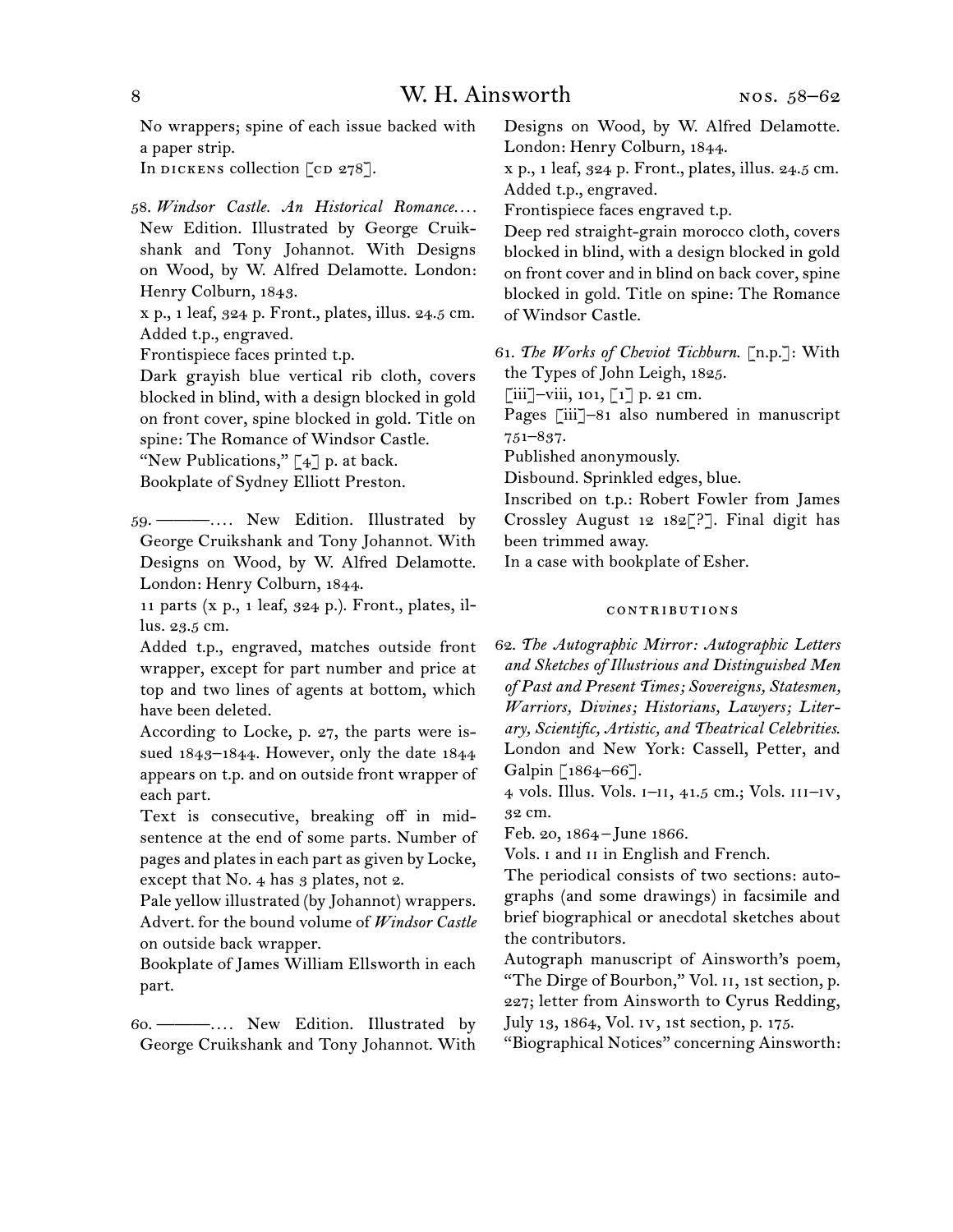## W. H. Ainsworth 9

Vol. 11, 2nd section, p. 99; Vol. Iv, 2nd section, p. 53.

Dark green sand cloth, blocked in blind.

Bookplate of Alfred Charles Twentyman in Vols. iii and iv.

In THACKERAY collection [WMT 267].

63.  *Bentley's Miscellany*. Vols. i–x. London: Richard Bentley, 1837–41.

10 vols. Illus. 23 cm.

Edited by "Boz," Vol. i, No. 1,Jan. 1837 – Vol. v, No. 26, Feb. 1839; by W. Harrison Ainsworth, Vol. v, No. 27, March 1839 – Vol. x, No. 60, Dec. 1841.

Contributions by W. Harrison Ainsworth: Vol. i, "Our Song of the Month. No. iv. April, 1837. April Fools," with music, p. [325]. Vol. v, "Jack Sheppard," p. [1]–29, 113–133, 221–253, 329– 371, 447–463, 563–582. Vol. vi, "Jack Sheppard," p. [1]–23, 109–139, 221–252, 325–340, 429–449, 543–560. Vol. vii, "Guy Fawkes," p.  $\lceil 1 \rceil$ –10, 107–122, 219–234, 333–348, 441–456, 545–559; "Jack Sheppard," p. 92–105, 137–152. Vol. viii, "Guy Fawkes," p. [1]–16, 105–120, 217–232, 321–336, 425–440, 529–544. Vol. ix, "Guy Fawkes," p. [1]–16, 113–128, 225–240, 329–344, 441–456, 551–566. Vol. x, "Guy Fawkes," p. [1]–16, 105–120, 312–319, 422– 428, 529–540.

Both "Jack Sheppard" and "Guy Fawkes" are illustrated by George Cruikshank.

Light brown and blue shell marbled boards. Black leather spine and corners.

Bookplate of Charles Finch Foster.

In DICKENS collection  $[CD 528]$ .

64.  *Brochure Presented to Each Guest, and Report of the Proceedings at a Complimentary Dinner Given by Thomas Baker, Esq., Mayor of Manchester, to William Harrison Ainsworth, Esq., at the Town Hall, Manchester, September 15th, 1881*. [Manchester, 1881.]

 $[8]$ , 24 p. Illus. 20.5 cm.

Cover title.

Consists of a brochure containing a brief bio-

graphical notice of Ainsworth, quotations from and critical comments on several of his works, and a chronological list of his works, [8] p., printed in brown, light green, and tan by Henry Blacklock & Co. Colour Printers, Manchester & London; and *Report of the Proceedings…*, 24 p., printed by Whiting and Company, Limited, London.

Ainsworth's response to Baker's toast, p. 9–11. Light green wrappers. A.e.g.

With a copy of the menu for the dinner, printed in color by Henry Blacklock & Co. Colour Printers, Manchester & London.

65.  Calabrella, E. C. de, Baroness.

*Evenings at Haddon Hall*. Edited by The Baroness de Calabrella. With Illustrations, from Designs by George Cattermole. London: Henry Colburn, 1846.

 $\lceil 8 \rceil$ , 453 p. Front., plates. 25 cm.

"The Astrologer," [by W. H. Ainsworth], p. 216–241.

Light yellowish brown fine morocco cloth, covers and spine elaborately blocked in gold. A.e.g.

Adverts., [2] p., "Mr. Colburn's New Publications," 8 p., and "Standard Works Published by Mr. Colburn," 8 p., at back.

66.  [*Combat des Trente*.] *The Combat of the Thirty. From a Breton Lay of the Fourteenth Century*. With an Introduction, Comprising a New Chapter of Froissart. By William Harrison Ainsworth. London: Chapman and Hall, 1859. 32 p. 20 cm.

Light yellowish green glazed wrappers, printed in blue.

Inscribed on t.p.: To The Revd. Francis Jacox. From his Friend Unseen, W. Harrison Ainsworth Septr. 10. 1859.

67.  *The Pic Nic Papers*. By Various Hands. Edited by Charles Dickens. . . . With Illustrations by George Cruikshank, Phiz, &c. . . . London: Henry Colburn, 1841.

3 vols. Fronts., plates. 20.5 cm.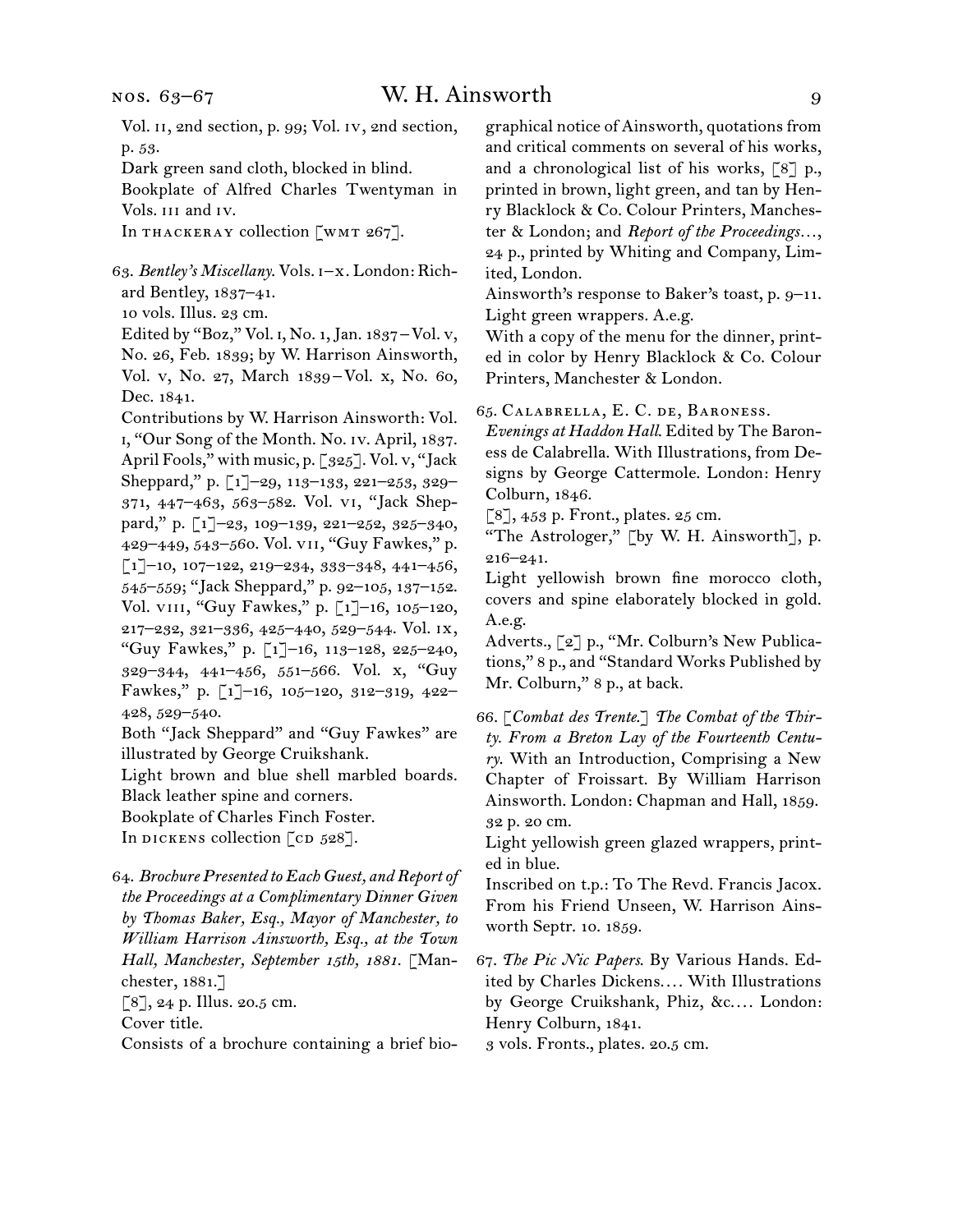Vols. i and ii printed by G. J. Palmer; Vol. iii printed by Whiting.

"The Old London Merchant, a Fragment," by William Harrison Ainsworth, Vol. i, p. 295– 307.

Moderate olive green vertical rib cloth, blocked in blind.

"New Publications," May  $1841, 78$  p. at back of Vol. II. Adverts.,  $\lceil 4 \rceil$  p. at back of Vol. III.

Book label of W. R. Maynard, Eton College, 1844.

68.  ———. By Various Hands. Edited by Charles Dickens. . . . Philadelphia: Lea and Blanchard, 1841.

2 vols. 19.5 cm.

"The Old London Merchant. A Fragment," by William Harrison Ainsworth, Vol. 1, p. [186]-193.

Light grayish yellowish brown boards. Dark red smooth cloth spine. Paper label on spine. Both editions in DICKENS collection [CD 616–

617].

#### miscellanea

69.  *Catalogue of the Library of the Late Celebrated Novelist William Harrison Ainsworth, Esq*. Comprising The Original Autograph Manuscripts of Jack Sheppard [etc.]*. . . .* Lives and Trials of celebrated Murderers*. . . .* And other Standard Works in all Classes of Literature. Which will be Sold by Auction, by Messrs. Sotheby, Wilkinson & Hodge*. . . .* On Monday, the 21st of August, 1882, and following Day*. . . .* [London]: Dryden Press: J. Davy and Sons  $[1882]$ .

 $[2]$ , 36 p. 22 cm.

Lacks original wrappers; a plain white back wrapper has been supplied.

Priced in ink and with names of purchasers included. Inserted between p. 22 and 23 is a sheet on which is recorded in ink the numbers of items "Returned" and "Allowances." Inscription at head of p.  $\lceil 1 \rceil$ : The Lots to which C.L is attached were bought for or eventually came

to & are now in the Chetham Library.

The total derived from the sale is given on p. 36 as 465pd. 19sh. 6d.

70.  [Croly, George.]

*May Fair. In Four Cantos. . . .* London: William H. Ainsworth, 1827.

 $\lceil 3 \rceil$ , 194 p. 18.5 cm.

Published anonymously.

Moderate brown boards. Paper label on spine. "Mr. Ainsworth has just published the following works," 23, Old Bond Street, May 1827,  $\lceil 2 \rceil$  p. at back.

Inscribed on front cover: Lady E Feilding.

71.  Copy 2.

Binding and adverts. as above.

Inscribed on free front endpaper: To James Crossley, Esqr &c &c &c—With the Publisher's Affectionate Regards. Bookplate removed.

72.  Ebers, John.

*Seven Years of the King's Theatre. . . .* London: William Harrison Ainsworth, 1828.

xxviii, 395, [1] p. Front., plates. 22.5 cm.

Rebound in dark green sand cloth.

Inscribed on front flyleaf: Mr John Penn with Mr Ebers best ComplimentsJuly 29 1828 Bond Street.

Signature of Gladys Storey in pencil on free front endpaper.

73.  [Ellesmere, Francis Egerton, 1st EARL OF.<sup>7</sup>

*B—E F—M*. London: William Harrison Ainsworth, 1827.

 $[3]$ , 24 p. 24 cm.

"Boyle Farm."

Published anonymously.

Moderate brown heavy unprinted wrappers.

74.  Franklin, John.

*Tableaux from Crichton*. A Romance by W. Harrison Ainsworth, Esq. Designed and Etched by John Franklin, Esq. London: John Macrone, 1837.